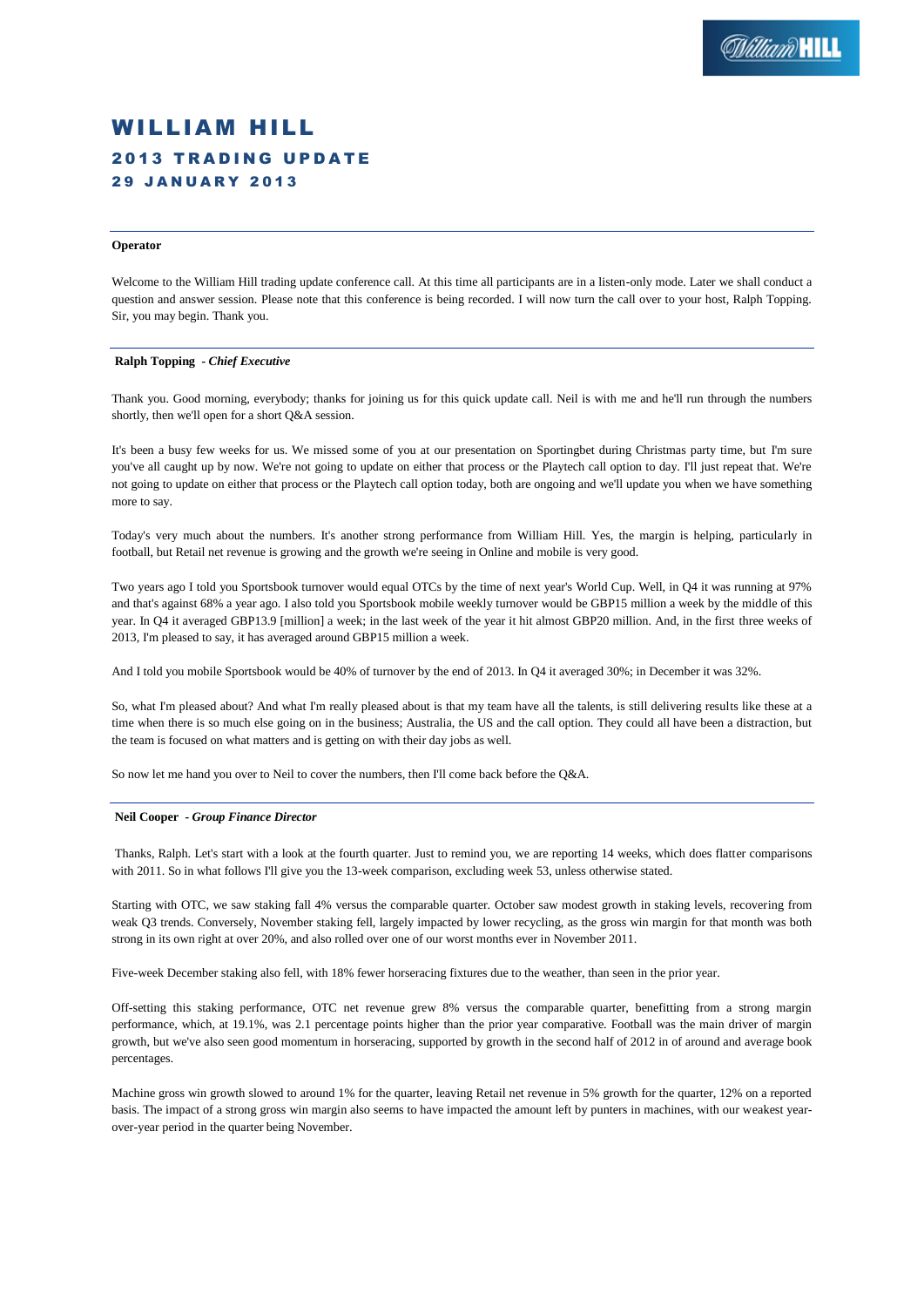Moving to the full year, in Retail amounts wagered was flat, with OTC down 3% and machines up 1%. Net revenue was in growth by 4% with OTC 6% up, benefitting from a swing on gross win margin of 1.5 percentage points, with again both football margin and horseracing margin showing growth.

For machines, we saw gross win growth of 3% and gross win per machine per week of GBP914 on a 52-week basis.

Retails costs grew by 4%, in line with guidance.

We opened net 21 units in 2012, closing the year with 2,392. But given the timing of openings, the average number of shops in the year was broadly in line with the prior year at 2,375.

Online continued to perform well in quarter 4, with growth lead by Sportsbook and Casino. Sportsbook staking continued to show strong growth and net revenue further benefits from a strong gross win margin 8.4%, up 0.8 percentage points on the prior comparable. For the year as a whole, operating profit for Online is expected to grow 33%, or 36% on a reported basis.

Strong gross win margins continue to be a feature of the year, with online enjoying a near percentage point increase above both the prior year and its normal expected range from 7% to 7.9% for the year as a whole.

The business has also benefited from faster revenue -- net revenue growth, than cost growth. In particular, marketing came in at 26% of net revenue; lower than expected, but partly as a result of the strong net revenue performance in the quarter, as well as due to a small underspend. Looking forward we continue to target a 28% marketing to net revenue ratio for this key spend item.

Looking ahead I would also flag that we've closed to customers from a number of markets in 2012, and this needs to be considered when looking at expected 2013 performance. You'll no doubt recall that we've closed sites to business from Greece, Belgium and Germany, as well as several other smaller markets. In total, I would expect that we've lost somewhere between GBP7 million to GBP9 million of operating profit when looking at the annualized contribution from the sum of these market closures.

You'll also recall we had a one-off GBP2 million accrual release, relating to Greece in H1 2012, when you're thinking about progression.

Telephone saw a modest profit in the nascent US operation, a modest loss, largely because of the impact of a bookmaker-unfriendly NFL season in the second half of 2012.

So, on an unaudited Group basis we expect to see full year net revenue 10% ahead of last year, or 12% on a reported basis, with operating profit, or earnings before interest, tax and defined amortization, expected to be around GBP330 million, or GBP326 million on a 52-week basis.

As regards exceptional costs, you'll recall we had GBP7 million in the first half. I would expect to see a further GBP6 million in H2 relating to the US and Australia. And we'll give you more details on that at the final results.

Finally, in terms of cash flow, at least, we ended the year with around GBP340 million of net debt covenant services, which equates to around 1 times net debt over EBITDA.

Versus our previous expectations, strong margins helped cash inflow better than anticipated, but we also saw a benefit in working capital from the cessation of AMLD license payments, ahead of the switch to machine gaming duty in February 2013. Obviously, this is before paying for our proposed acquisition of Sportingbet's, Australian and Spanish businesses.

Finally, don't lose sight of the fact that the government announced a further 1% cut to corporation tax for 2014 in the autumn statement. That will result in an additional credit to our non-cash deferred tax charge in 2013, lowering our previous tax guidance by around 3 percentage points.

That's all I wanted to cover off today. We will, as ever, go into more detail when we see you at the final results on March 1. For now, I'll hand back to Ralph.

### **Ralph Topping** *- Chief Executive*

Thanks, Neil. So, a good set of 2013 numbers, but as usual, we're not going to run away with ourselves. I'm reminded of the fact this morning, got a note from an analyst which said at the time of Betfair's IPO its market cap was higher than William Hill. Hill's is now 4 times Betfair's market cap. So it doesn't pay to run away with yourself in this business.

Margins are above normal levels. 2012 includes profit from markets we've now exited, which is a positive for the business in terms of us having earnings which are not in the grey area. And GPT is coming. There's a lot to do; there's always a lot to do in this business, and we'll keep up the pressure as ever.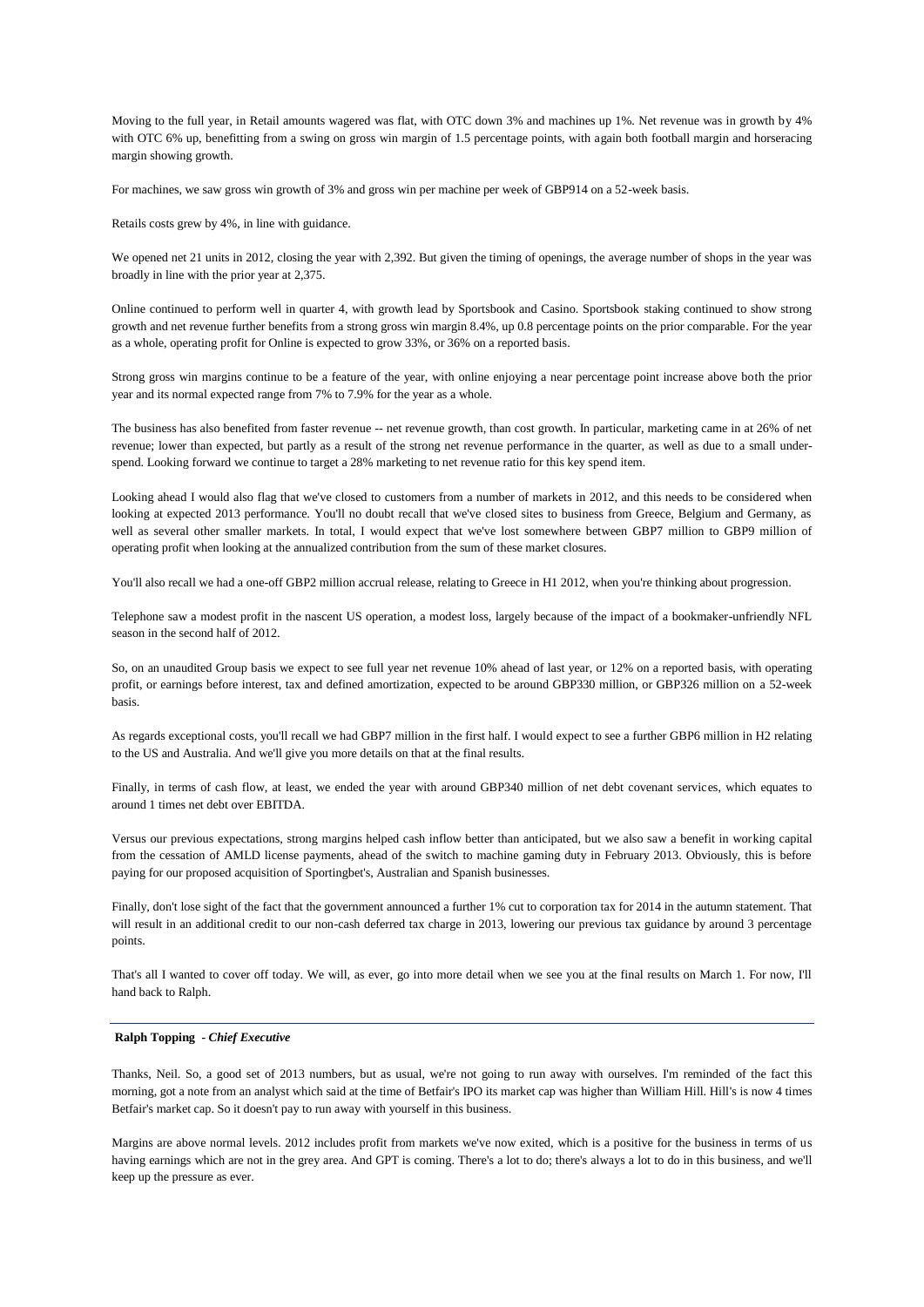Now I'll hand over for Q&A which, I repeat, will be short, given that we're seeing you in person, in the flesh, on March 1.

# QUESTION AND ANSWER

### **Operator**

(Operator Instructions). Vaughan Lewis, Morgan Stanley.

# **Vaughan Lewis** *- Morgan Stanley*

Just looking at the Sports margins, have you changed any pricing policies or any risk policies, or is the benefit all just driven by favorable results?

Second one on machines --

### **Ralph Topping** *- Chief Executive*

Can I just answer that? Predominantly favorable results, but we're always improving what we do in the business, Vaughan. We've now installed a sonar in our trading room. The guys are very much focused on improving what we do in that business. We've seen it ourselves, but we'll probably get a question; is it structural? I never understand what that question means until my garage blew over, but it is more to do with results.

# **Vaughan Lewis** *- Morgan Stanley*

Okay. You haven't reduced the risk limits on -- or anything like that?

# **Ralph Topping** *- Chief Executive*

No, not at all.

### **Neil Cooper** *- Group Finance Director*

We're not changing our guidance as a result of what is a good set of numbers. And I think if you look at what Coral said late last year, they also flagged strong results leading to a good margin performance.

# **Vaughan Lewis** *- Morgan Stanley*

Okay. The second one on machines; what's the timing of the rollout of the new hardware across the estate? And do you think that'll return them to decent growth?

# **Ralph Topping** *- Chief Executive*

Well, we've got a trial ongoing at the minute. And, Vaughan, we'll give you some further information in March, and much more detail at the half-year.

### **Vaughan Lewis** *- Morgan Stanley*

And then a final one on the GPT; I think there's a select committee hearing on the 15% point of consumption tax today; are you sending someone to lobby for your position? And what is your current position and thoughts on what that rate might be?

### **Ralph Topping** *- Chief Executive*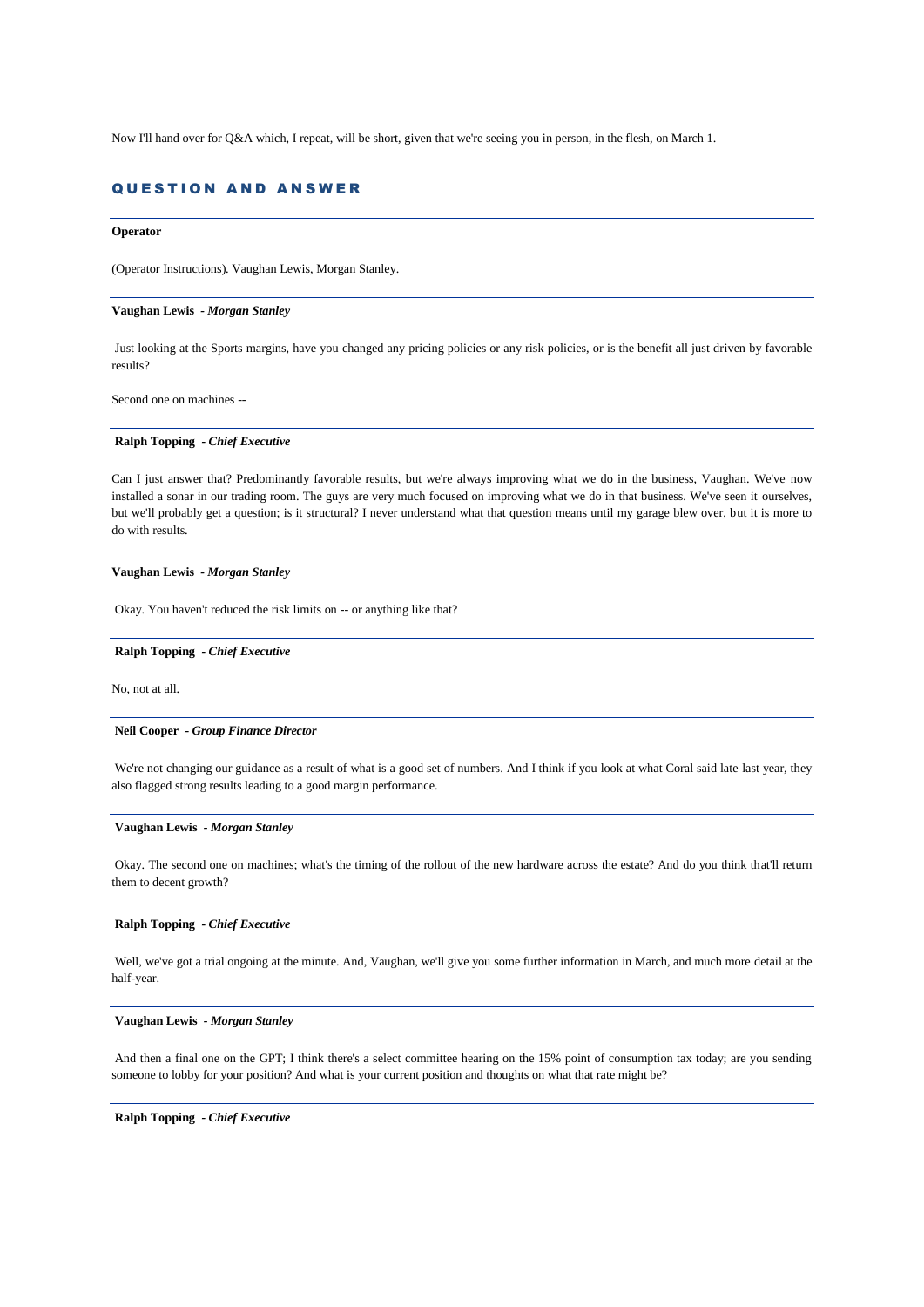For me it's you've got to read what you read, and it's 15% they're looking for. I'm sure there's a -- I'm sure you should just make that assumption that 15% is coming. There may be some distractions on the route to that 15%, but -- just the only thing you can look at is what's in the minds of government, and it's 15%.

# **Vaughan Lewis** *- Morgan Stanley*

You're not lobbying for a lower rate then?

# **Ralph Topping** *- Chief Executive*

We're lobbying.

### **Neil Cooper** *- Group Finance Director*

Of course, we're lobbying.

# **Ralph Topping** *- Chief Executive*

But, of course, we're lobbying. And, of course, we would look at other avenues as well. But we're not going to sit here and tell anybody what's running through my mind at the minute, because you wouldn't want to know.

**Vaughan Lewis** *- Morgan Stanley*

Okay, thank you.

# **Neil Cooper** *- William Hill plc - Group Finance Director*

Great, thanks.

# **Operator**

Richard Carter, DB.

# **Richard Carter** *- Deutsche Bank Research*

Couple of questions. Firstly, could you just give me an estimate of how much net revenue now is from the UK on the Online business?

### **Neil Cooper** *- Group Finance Director*

I don't think we've seen a huge shift. If anything, it's gone up slightly, because of some of the market closures over the year, but we'll give you a bit more detail on --

# **Richard Carter** *- Deutsche Bank Research*

So we're talking about 75%?

**Neil Cooper** *- Group Finance Director* 

Sorry?

#### **Richard Carter** *- Deutsche Bank Research*

Roughly 75%?

**Neil Cooper** *- Group Finance Director*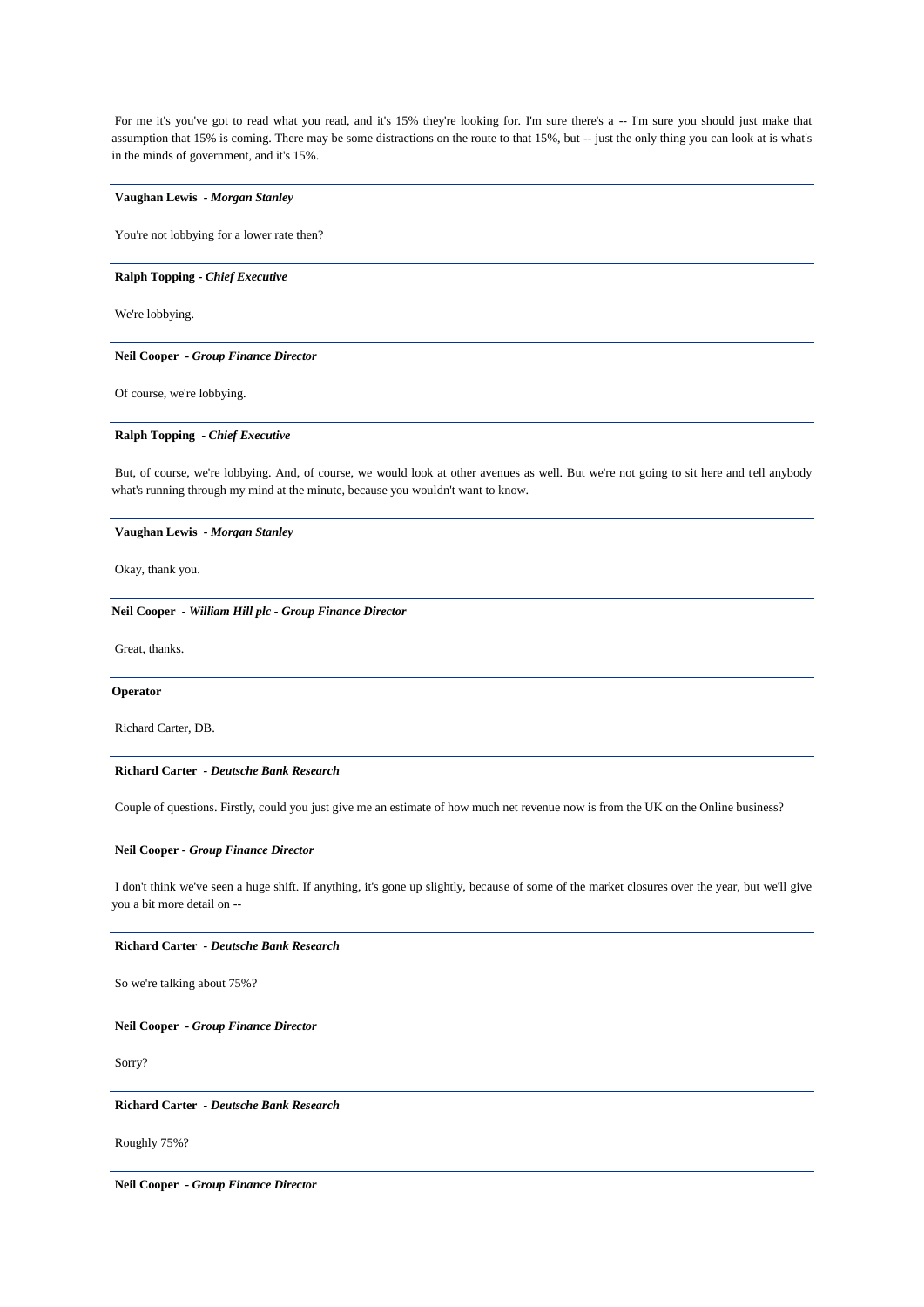It's around that number, yes. Let's assume it is and I'll double-check offline and come back to you if it's (multiple speakers).

# **Richard Carter** *- Deutsche Bank Research*

Okay. And on the tax rate, I think guidance was roughly around 18%. Are you saying that we need to cut that by 3% in the P&L for '13?

### **Neil Cooper** *- Group Finance Director*

No, I think what I said was I would expect the income statement tax rate to drop by 3%, so if 18% less 3% is 15%.

# **Richard Carter** *- Deutsche Bank Research*

Okay, And then a question just around Sportingbet, how do we think the tax there? Do you -- can you offset that against -- can you put debt into that business to offset the 30% tax rate?

# **Neil Cooper** *- Group Finance Director*

I think that's a detailed question that's ahead of itself. We will comment in due course, on what we're doing re that acquisition, once we've made that acquisition. So, we've obviously [put] some plans in place, but it's premature of me to be commenting.

### **Richard Carter** *- Deutsche Bank Research*

Okay, so if I'm assuming 18%, assume 15%. And then in terms of the cash tax rate, is it not dissimilar?

### **Neil Cooper** *- Group Finance Director*

Well, I've not commented on any change. Obviously, the benefit to income statement is a non-cash deferred tax posting, or non-tax -- noncash deferred tax credit. So there should be no cash consequence from that credit. So stick to your original -- our previous guidance in cash terms.

# **Richard Carter** *- Deutsche Bank Research*

And then just finally, when does the software contract with Playtech need to be renewed, can you just remind me?

# **Ralph Topping** *- Chief Executive*

Two to three.

**Neil Cooper** *- Group Finance Director* 

It's 2016.

**Richard Carter** *- Deutsche Bank Research* 

Is it? Okay, all right.

# **Ralph Topping** *- Chief Executive*

Two or three years away.

### **Neil Cooper** *- Group Finance Director*

Yes.

**Richard Carter** *- Deutsche Bank Research*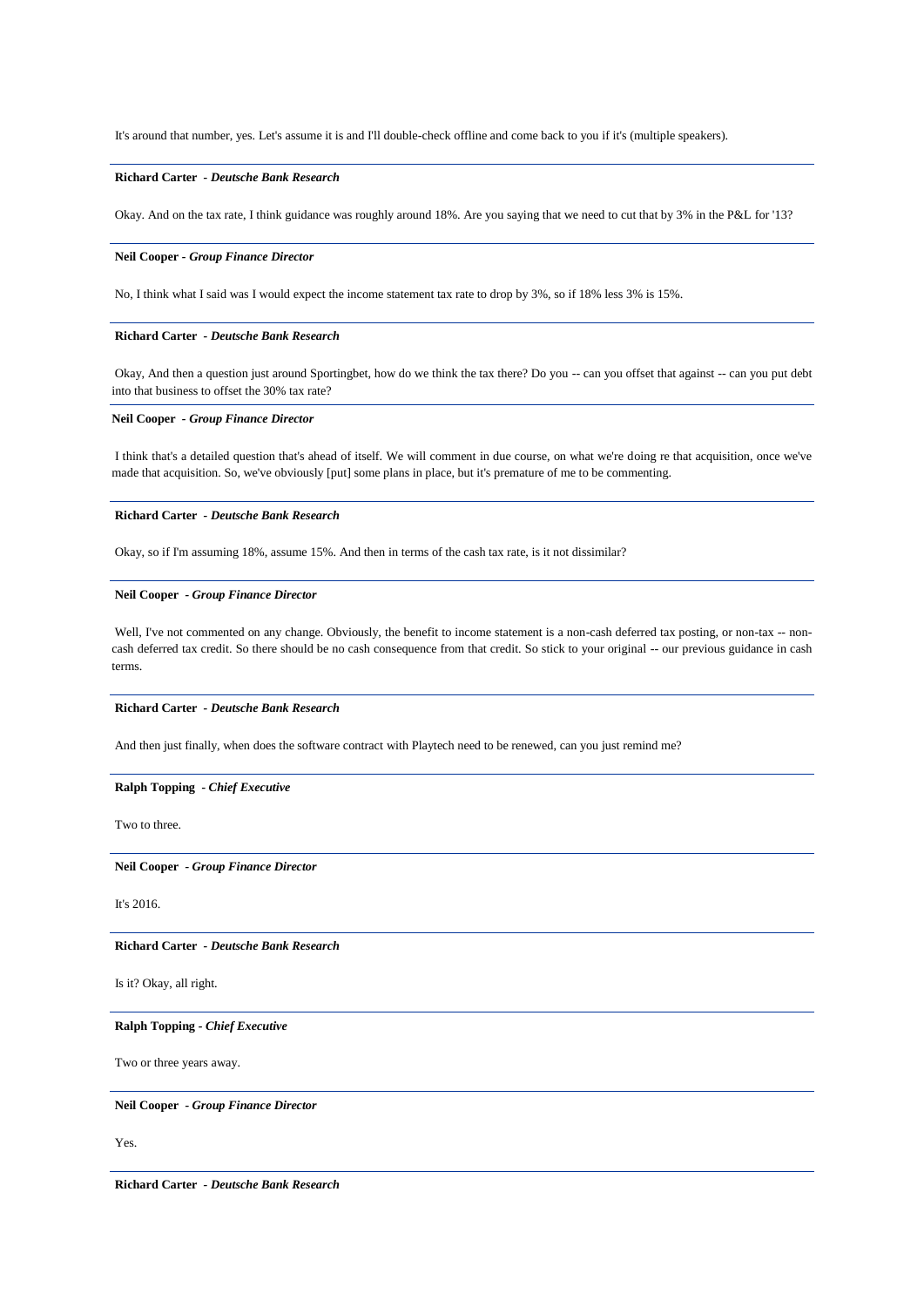Okay, cool, thank you.

# **Ralph Topping** *- Chief Executive*

Thank you.

### **Operator**

James Ainley, Citi.

# **James Ainley** *- Citi*

Two questions please. Firstly, can you update us on where you are with SSBTs? I think you said at the Q3 stage you had 1,000 machines out there, and talk about progress.

And then secondly --

# **Ralph Topping** *- Chief Executive*

Can I just -- before you go on, do one question at a time.

We can play the rollout of another 350 SSBTs in Q4, and brought the total up to 650. Why we're putting the SSBTs in our shops? It's to give them a wider betting -- give punters a wider betting offering. And that is one part of lots of activities to keep Retail growing.

Definitely not going to touch upon our criteria for choosing which shops get SSBTs, but -- because our competitors would be pretty interested in that analysis. But will we stick more SSBTs in the shops? Yes. There will be more information later in the year.

### **James Ainley** *- Citi*

Okay, thanks. And then secondly, was on -- could you talk about progress in Italy, particularly what's driving growth there, which products? And I think at the half 1 stage, you talked about core, non-UK revenues up 38%, what would --?

# **Ralph Topping** *- Chief Executive*

What's driving revenue it Italy? Slots.

# **Neil Cooper** *- Group Finance Director*

Slots have just been -- the market's just been deregulated, as regards slots, and we're seeing some good growth off the back of that, as I'm sure other people in the market are.

# **James Ainley** *- Citi*

Okay, thanks.

### **Ralph Topping** *- Chief Executive*

No problem.

**Operator**

Simon Davies, Canaccord.

**Simon Davies** *- Canaccord*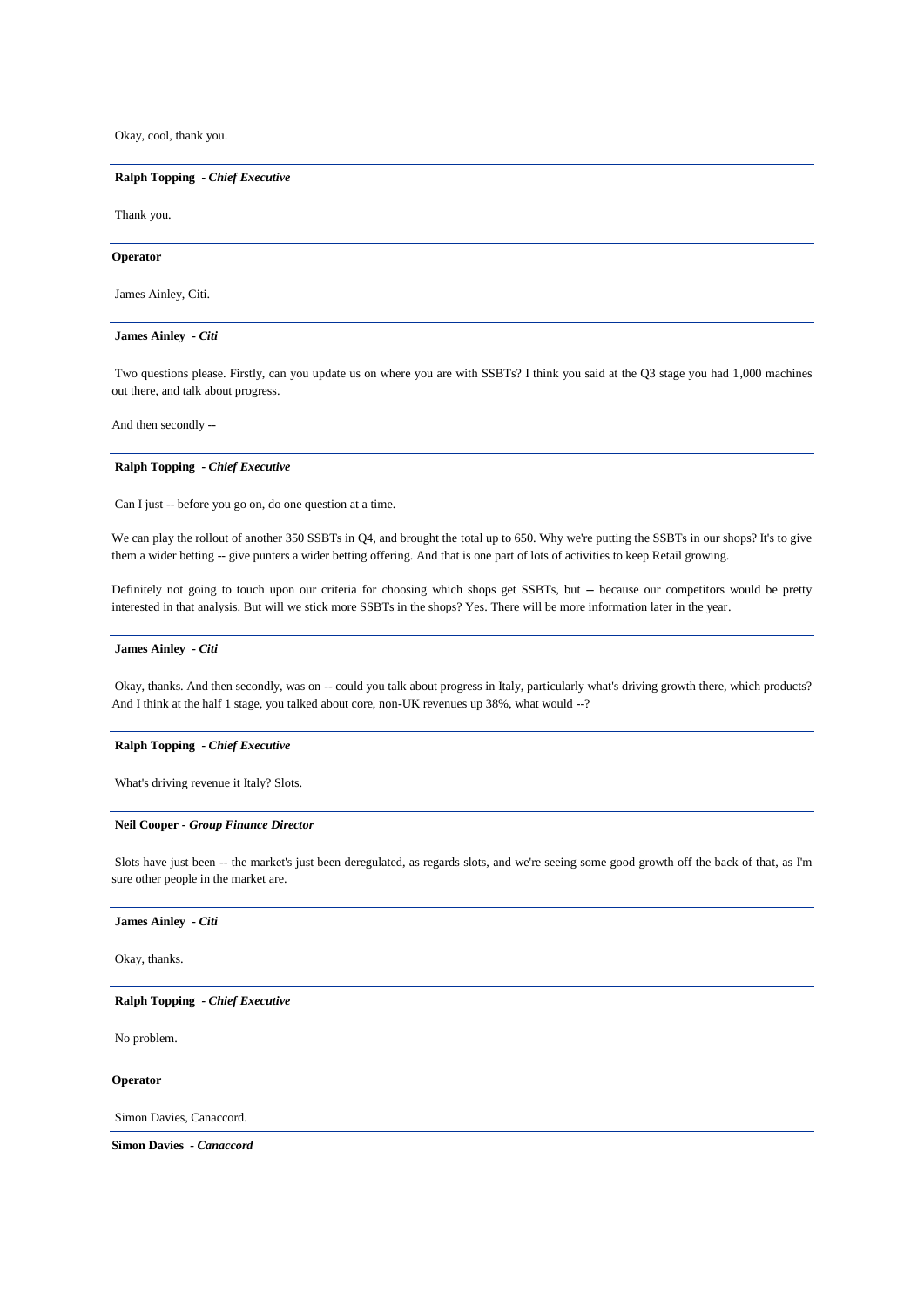A couple from me. First off, obviously a very strong performance in mobile; can you give us some -- a feel for the margin differential you're seeing between mobile and PC? And given a rising mobile penetration, should we be thinking of a higher normalized margin, going forward, than the 7% that you still refer to?

# **Ralph Topping** *- Chief Executive*

Too early to say; there's a fairly strong mix. Punter behavior is using the sports, using the computer, if you think of it that way, and using the mobile; you've got to look at it in that respect.

I cannot emphasize enough that we have very strong margins, in sports betting last year; not Sportsbook, not mobile, but sports betting. And I think you have to wait till things settle down to a much more normal level, before you disappear up your own scrotum, analyzing all.

#### **Simon Davies** *- Canaccord*

But you are still seeing better margins in mobile than in PC, and therefore that must be a factor, presumably?

### **Ralph Topping** *- Chief Executive*

I'm seeing good margins in both actually. So, I think -- and I go back to it; I do need to see that over a period of time, rather than all jump up and down, clap our hands and cry eureka. I'm on that eureka mood. I'm a -- guys, you know me, I'm a dour Scotsman; I'm not going to be giving you any information that I'm not confident in. And at the moment I'm not confident that I've got enough data on this.

# **Simon Davies** *- Canaccord*

Okay. And second, in terms of Online momentum, is that still being pretty much entirely driven by player numbers, or are you starting to see some improvement in player yields?

# **Ralph Topping** *- Chief Executive*

Concentration is ongoing, both player numbers and yield. And it's a fairly -- you can probably get loads of other Chief Executives who wax lyrical and write 30-page theories on this. But it's dead simple. You concentrate on getting the numbers in; you concentrate on getting more money out of their pockets. And we've always done that at Hills, and let's continue to do that in Online.

Greater --

#### **Simon Davies** *- Canaccord*

So you are seeing some improvement?

### **Ralph Topping** *- Chief Executive*

Greater emphasis on CRM; we've got a hell of a big investment on CRM, which we're beginning to see coming through. And I'm confident over the next period of time that we'll, as we develop that, we'll see some improvement in yields as well, but too early to say on anything at all.

### **Simon Davies** *- Canaccord*

And lastly and very briefly, just on the US, obviously you point to a poor run of results. Are you still confident in your medium-term aspirations for that business? You haven't discovered anything in integration that's [disappointed]?

### **Neil Cooper** *- Group Finance Director*

We haven't changed. We're not change -- I think we -- at the point we made the acquisition, we made some guidance for the first full year, which is 2013, and we haven't changed that guidance.

If you are interested, there's a really good article in the LA Times, covering results over the second half, and November was actually one of the worst single months ever, for Vegas bookmaking.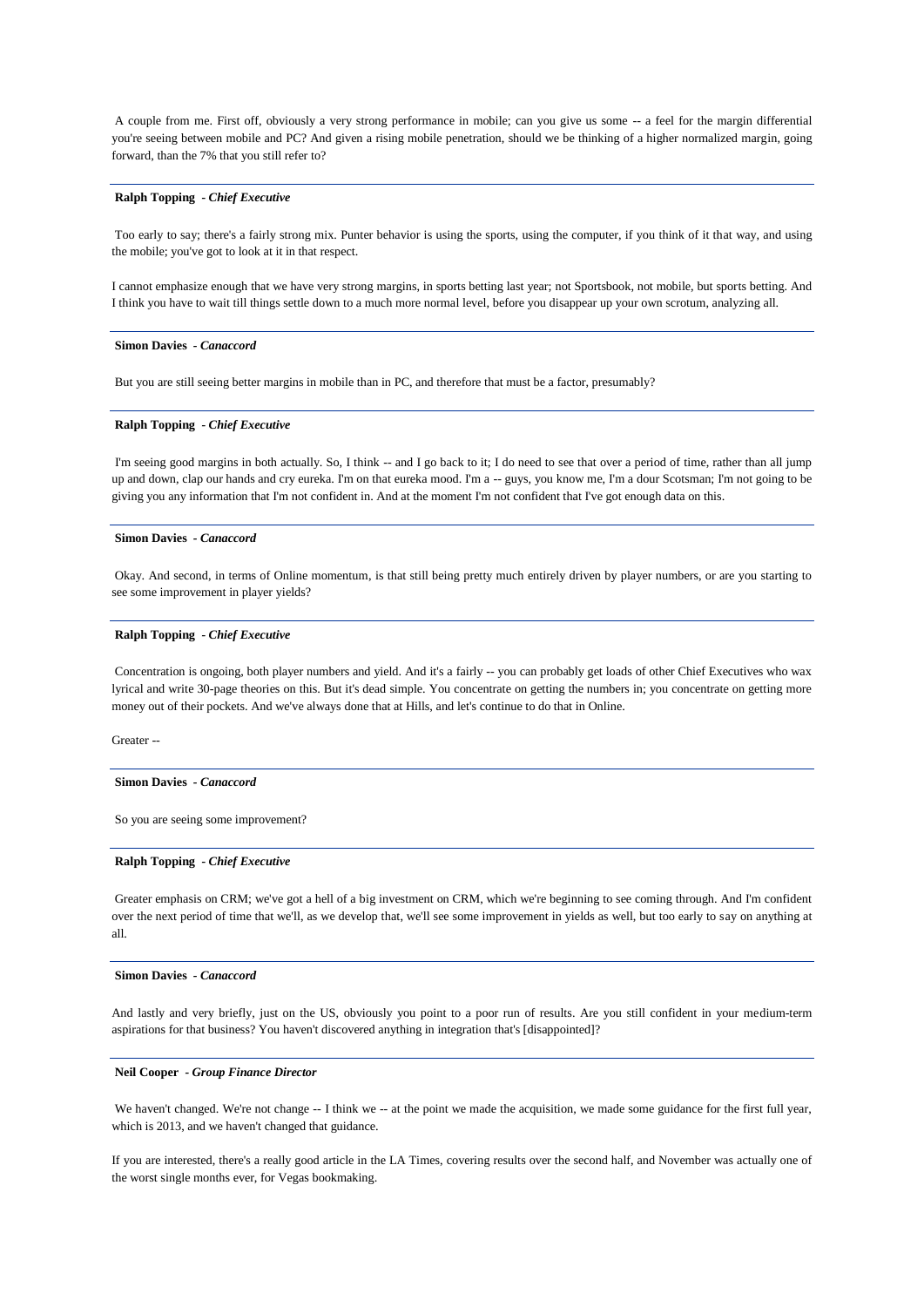### **Ralph Topping** *- Chief Executive*

That article refers to week 9 on the NFL season, where -- coincidentally I decided to go over there, and pay the guys a visit that weekend. Walked into the worst loss they've ever experienced, I think.

It wasn't a -- you've just got to put a perspective on it. We're bookmakers; we're confident in that business, but really we haven't just bought the business in Nevada. We've got a license in Nevada, which will -- it gives us fantastic credibility as a Group. We're looking to invest in that business.

And we're also looking to invest, as we've done in the Gibraltar business, and the other businesses we have, in brains for those businesses. And there'll be some further developments on that, over the course of the first six months of the year. We are not sitting back and just saying that's what that business is now, thank you very much. We're looking to develop the business. There's going to be a hell of a lot of effort goes into it, and also expanding the business outside of Nevada.

#### **Simon Davies** *- Canaccord*

Great, thanks.

### **Ralph Topping** *- Chief Executive*

Okay, no problem.

### **Operator**

Ivor Jones, Numis.

### **Ivor Jones** *- Analyst*

It was sort of a question to you Ralph, so maybe Neil, you can answer on the Lion King's behalf.

I didn't know that you were worried about your grey areas, and now you're saying it's a good thing that you've got rid of some of them. Are there more grey areas to be got rid of, to the benefit of the business?

#### **Neil Cooper** *- Group Finance Director*

No, let's be clear, when Ralph used the phrase grey area, what he should have said is regulated markets where we were trading without a license. So, for example, Greece is the obvious example.

Now, I think it's self-evident when you look around the market that companies who have higher mix of completely licensed businesses seem to be carrying a higher rating now. And conversely, with a lower mix of licensed businesses, people carry a lower rating. Given the uncertainty of a market, like Greece, I think it's fair to say that people clearly put a different value on incomes from that territory than they would from a territory like the UK. So I think that's why we made the comment.

# **Ivor Jones** *- Numis Securities*

Okay, so then on one thing specifically you mentioned in the statement, and if we're going to be clear, what more information is it that you need, in order to be clear about Germany? You know you're regulatory --

# **Neil Cooper** *- Group Finance Director*

Don't need any more information. And if you look at the High Court rule, or the German equivalent of the High Court ruling this week. which is to say that they're kicking it up to the ECJ. It think it's clear that our stance on Germany is proportionate, and from a risk basis, a sensible stance.

### **Ivor Jones** *- Numis Securities*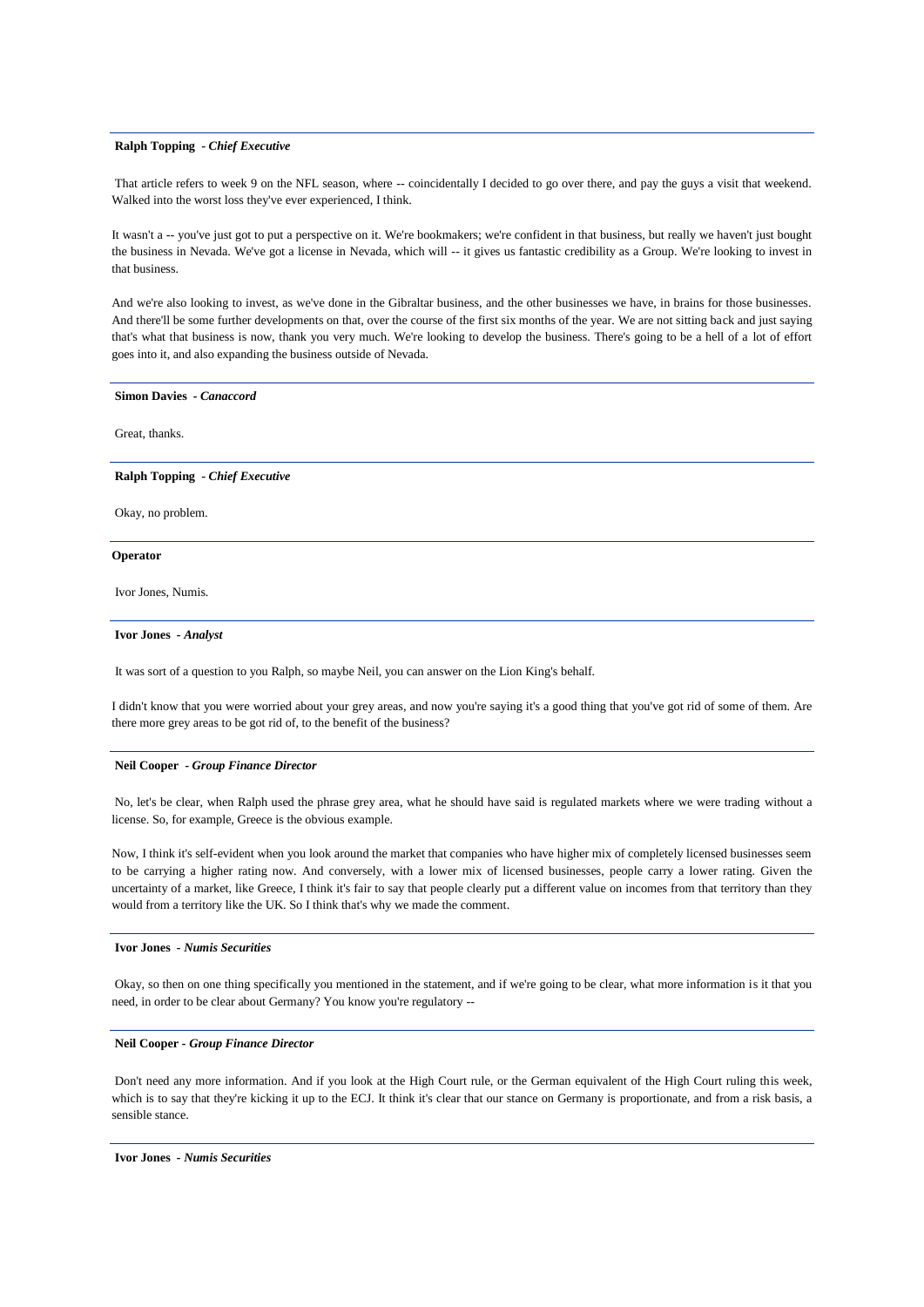We're monitoring developments closely. So that seems to suggest that you might or might not come out of Germany?

# **Neil Cooper** *- Group Finance Director*

It depends what happens doesn't it, with regulation, or licensing.

# **Ralph Topping** *- Chief Executive*

Or ECJ.

**Neil Cooper** *- Group Finance Director* 

Or ECJ.

# **Ivor Jones** *- Numis Securities*

But you'll stay in until there's a substantive regulatory change in Germany? You won't just decide one morning to pull out?

### **Neil Cooper** *- Group Finance Director*

Yes, yes, I think that's -- yes, for sure. To be fair, that's why we've made the comment we've made. If you hadn't taken it as that, I need to go and give Lyndsay a kick round the ear for terrible drafting. Lindsey?

# **Ivor Jones** *- Numis Securities*

And just one more. I very much doubt that's where responsibility lies.

### **Neil Cooper** *- Group Finance Director*

That's what you think.

### **Ivor Jones** *- Numis Securities*

On machines growth, I know that you've talked about the loyalty card, and we've seen player club stuff built into the machines. Is there anything in the numbers that you're reporting, that is a result of different ways of using promotions on the machines that I ought to have thought about?

### **Ralph Topping** *- Chief Executive*

No.

# **Ivor Jones** *- Numis Securities*

So gross win is just clean of all that activity?

# **Ralph Topping** *- Chief Executive*

Yes, we are looking at some of the, I'm going to call them, loyalty. We're looking at player cards and different experiences for players using cards, so more on that in March and certainly the half-year.

### **Ivor Jones** *- Numis Securities*

But there's nothing in the --?

**Neil Cooper** *- Group Finance Director*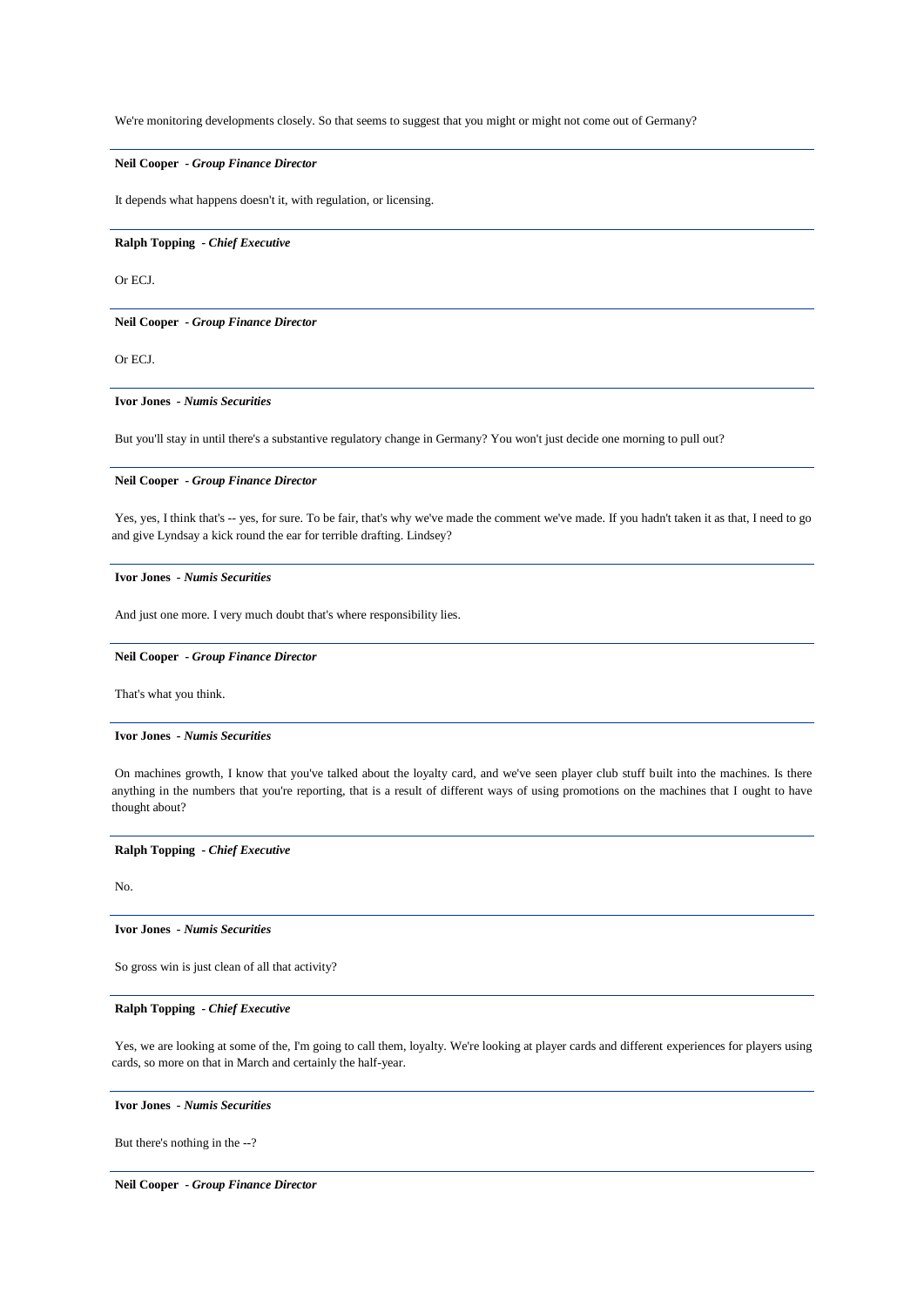And to be clear, Ivor, we deduct free bets from prior year before you get to gross win, so our gross win per machine, per week takes into account the impact of free bets. Now, our understanding is they're not --

# **Ivor Jones** *- Numis Securities*

So that's helpful, so has that changed year over year?

### **Neil Cooper** *- Group Finance Director*

Sorry?

# **Ivor Jones** *- Numis Securities*

That's helpful, I guess that's what I was getting at, has that changed year over year?

# **Neil Cooper** *- Group Finance Director*

No, what in terms of accounting policy? No.

#### **Ivor Jones** *- Numis Securities*

No, in terms of a proportion, have you done more of it and, [therefore] --?

### **Neil Cooper** *- Group Finance Director*

No, it's a fairly small number and continues to be a small number.

### **Ivor Jones** *- Numis Securities*

So the growth rate you're reporting is a fair reflection of the underlying growth in people leaving money behind in machines.

### **Neil Cooper** *- Group Finance Director*

Yes, but as I alluded to in my comments, I think you've got to stand back and look at Retail as a single box. And certainly, as we look at the data and look at the month-by-month trends, a month where we've had a near 8 point swing on gross win margin in our favor and very, very strong net revenue growth out of OTC, as a result our machines income looks less good.

I think if punters have done their money in OTC, they've got less to spend on a walking past the -- walking away from the counter with cash in their hands on the machines. And we certainly seem to have seen some of that.

### **Ralph Topping** *- Chief Executive*

At the risk of being contradicted by yourself, I think you'll see that the Hill's Retail margin is the highest in the High Street. So we're -- what we're winning money off punters. We're probably giving them good value and really good value on sports betting activities, which makes it attractive for them to do accumulators. So at some point we'll get a bang on that, but we've always recovered from those bangs.

But we've had a good year on margin thanks to some of the activity we've undertaken, and particularly in sports betting. So we're winning the money quicker off the punters, which leads to a drop in recycling, we think.

And I've been banging on about this for ages. Machines have been out there, for what, 10 years, something like that. I think the time is long gone when we're treating them as a separate entity as such. We should be looking at what punters are prepared to leave behind in a Hill's shop altogether. And I tell you there's a few retailers out there on the High Street would kill for the kind of numbers that we're seeing in - during what is a difficult time for the -- overall for the consumer.

**Ivor Jones** *- Numis Securities*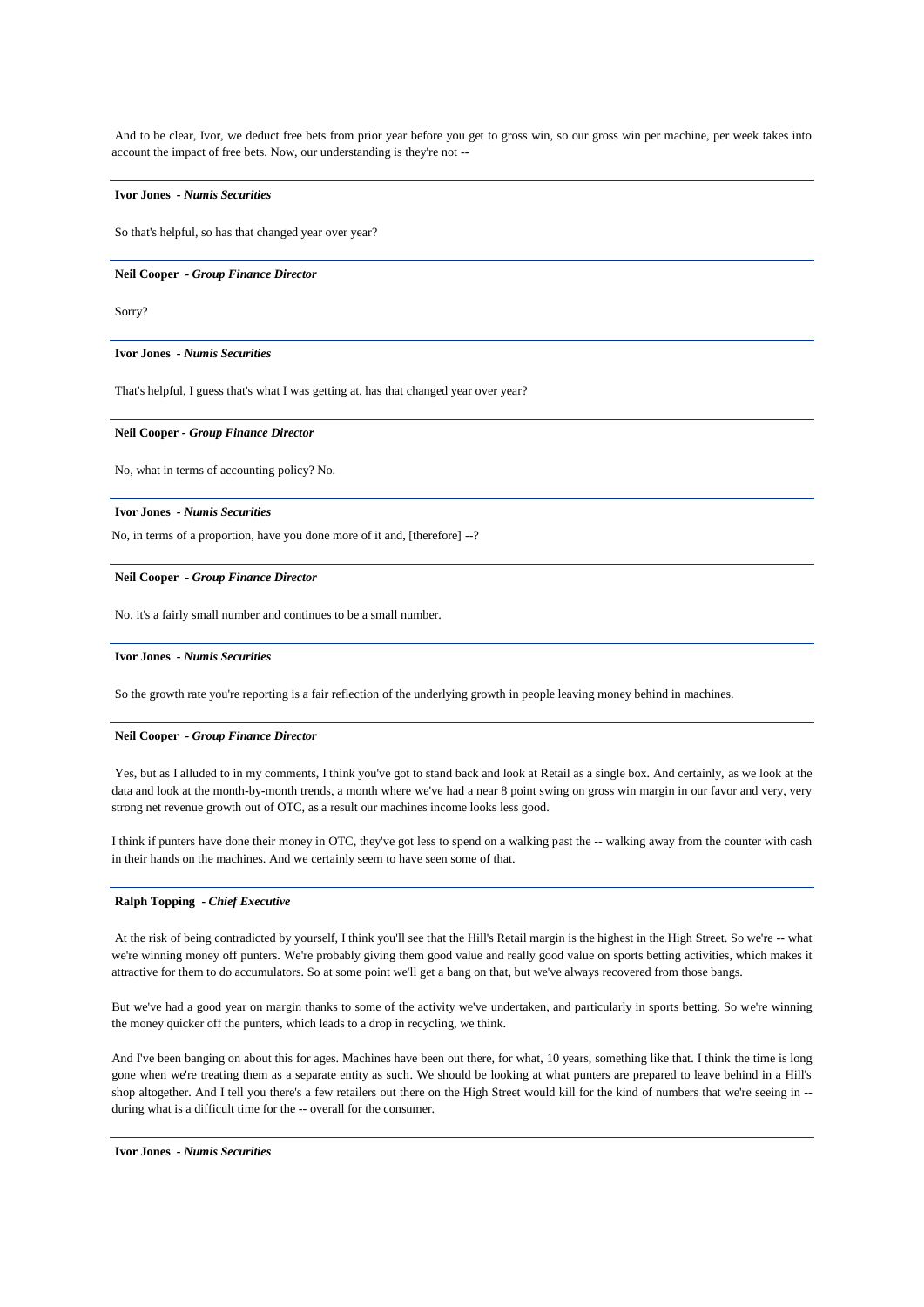You must have wolfed that sandwich down, Ralph; that can't be good for you. But while you're back when you said that you thought that point of consumption tax at 15% was inevitable, was that an answer to Vaughan's question or were you talking to the value as William Hill Online?

# **Neil Cooper** *- Group Finance Director*

That is a very cynical comment, I'm shocked you should make that assumption.

### **Ralph Topping** *- Chief Executive*

Ivor, Ivor --

# **Ivor Jones** *- Numis Securities*

I only get to ask the questions, I don't get to make comments.

### **Ralph Topping** *- Chief Executive*

You've always been known -- I've always been known as a naive person when I deal with you, because you've trapped me a few times; but I'm genuine.

When I'm talking about it I still think the only thing you can look at is a 15% point of consumption tax. I've nothing else. But what you've got to bank on is something else happening. Of course we're going to all be [in] and, of course, we're all going to challenge. But you've just got to look, see what you see and not what you want to see. And if it changes, it changes. But could you place a bet on it at the minute, no, but that shouldn't stop you trying to stop you trying to change it.

# **Neil Cooper** *- Group Finance Director*

I'd remind you that the government has actually published its thoughts on this, and it has published its thinking of 15%. This is not just us trying to second guess government. The government has come out and said they are planning to put in a 15% point of consumption tax pending the current consultation.

This is not vaporware. We have to respond to what the government puts in writing and they'll -- clearly, we put our best foot forward, because we don't want to pay out any more than we have to. But I have not seen anything from the government to suggest that they would back away from what they've previously published, have you?

#### **Ivor Jones** *- Numis Securities*

I have seen government's make changes during consultations, but that's very helpful thanks very much.

### **Ralph Topping** *- Chief Executive*

That's fine, Ivor. If you want to [take a view] That's fine, great. Good talking to you; see you soon.

### **Ivor Jones** *- Numis Securities*

Thank you.

### **Ralph Topping** *- Chief Executive*

Cheers, now.

### **Operator**

Nigel Hicks, Agency Partners.

**Ralph Topping** *- Chief Executive*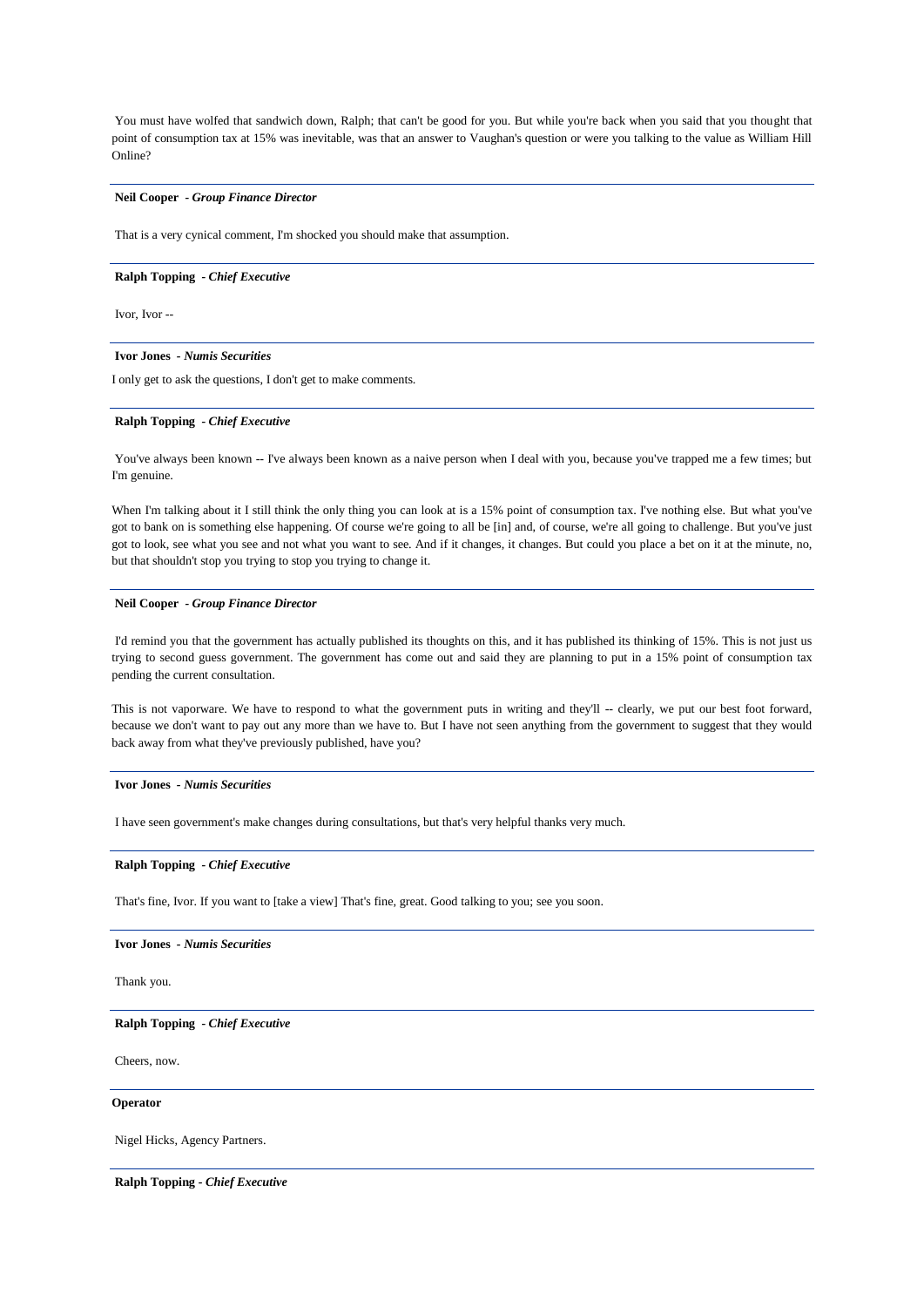This is the penultimate question, yes.

### **Nigel Hicks** *- Agency Partners*

Can you just talk through a little bit about January, if you can? I'm presuming that obviously the weather's impacted horse racing, but therefore strongish Online and tougher Retail and machines?

**Ralph Topping** *- Chief Executive* 

I'll talk through January --

# **Nigel Hicks** *- Agency Partners*

Not very good results.

# **Ralph Topping** *- Chief Executive*

I spent five hours on the runway at Heathrow waiting for my plane to be de-iced before I went to Africa. I had to cancel two flights to Sofia. It was a poor month for weather; lots of horse racing cancelled. So you know that; I know that. But, at the same time, you know the football results; I know the football results. There have been compensating factors in January. It's far too early to talk about how the business is performing, but we're not slashing our wrists at this point in time.

### **Nigel Hicks** *- Agency Partners*

Okay.

### **Neil Cooper** *- Group Finance Director*

The mighty Leeds United did us a favor on Sunday, but (inaudible).

# **Nigel Hicks** *- Agency Partners*

And Luton Town and St Mirren. Can I just ask when you said a slight underspend on marketing in Online, because you obviously had Q3 where you under spent then as well, how do you vary it, how much notice do you need to give?

### **Neil Cooper** *- Group Finance Director*

When I say a small under-spend, we're talking about low single-digit millions. It's not -- I mean the ratio was more impacted by the fact that compared to our previous plans we made more net revenue.

So I wouldn't overplay this. I think, when you look at the difference between 26% and 28% the major impact was actually the fact that net revenue did better than we'd anticipated through Q4 as a result of a number of factors, but obviously margin being a big factor.

And then literally it was low single-digit millions of underspend versus where we thought we might be. That can arise from a number of things. It can be mix. It could be a marketing campaign that we've held over. There's a number of things that could drive that, but I think that's a level of granularity beyond this trading statement call, if I'm honest.

### **Nigel Hicks** *- Agency Partners*

Sure yes, but I just wonder should we be looking at percentage of a number rather than an absolute number, maybe I don't know?

### **Neil Cooper** *- Group Finance Director*

Well, we don't. Look, if we're a week out at the end of the year we're not going to tell the Marketing Director go and (expletive deleted) away some money just because we want to hit a percentage. Sorry, excuse my French, but that's not how it works. The Marketing Director would love it to be the case, but it isn't how it works.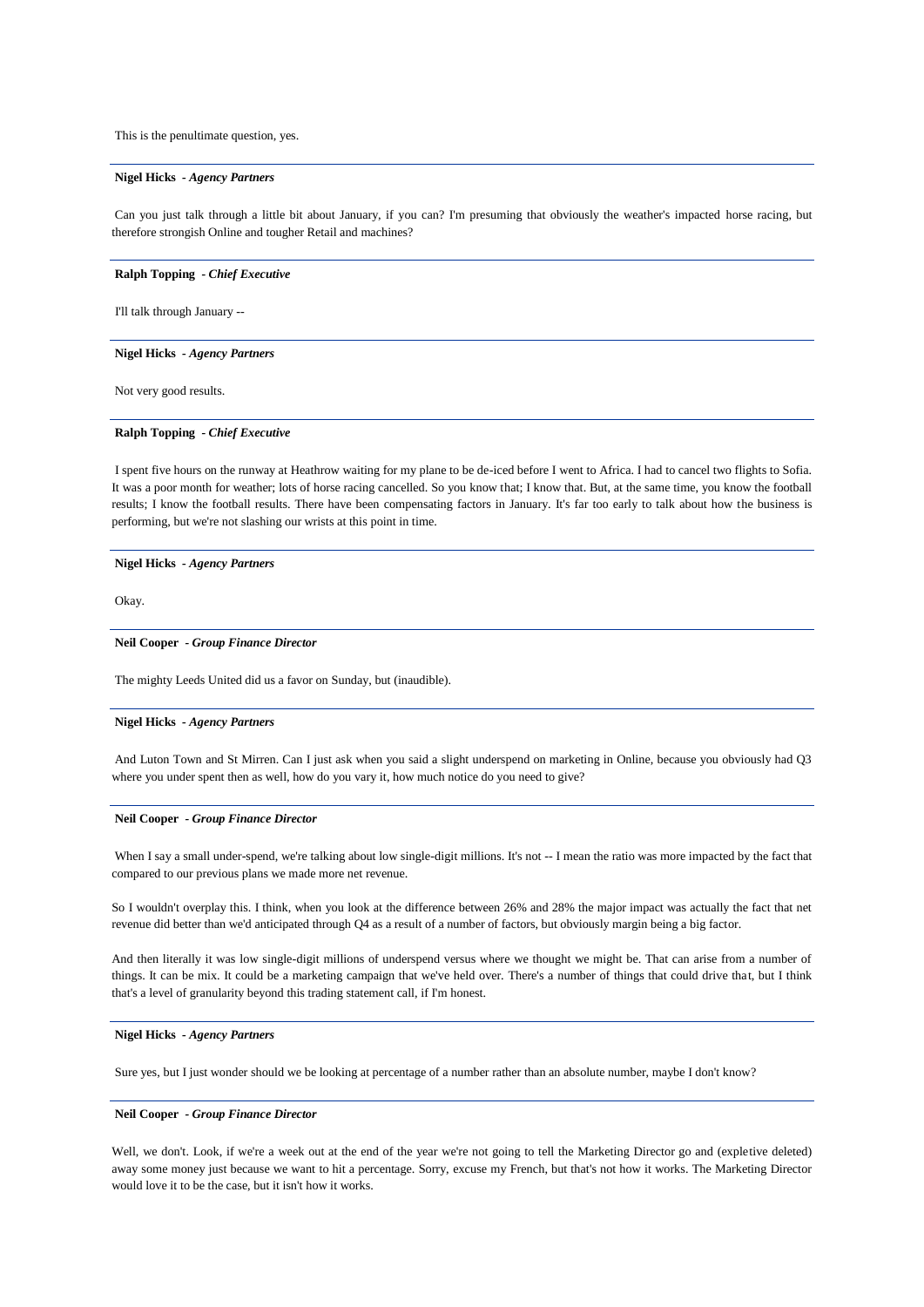We have plans in place. Given our marketing mix in William Hill Online, some of it is affiliate; some of it is pay per click, search engine optimization that will vary depending on results. So this isn't an exact science. I honestly think forecasting from the ratio is as good a way to do it.

# **Ralph Topping** *- Chief Executive*

The guide is 28% and it isn't an exact science, as Neil's saying and we are -- 28% is the number you should work on. That's our intention to spend 28%. So -- but there's various factors that come into play and have come into play this year.

# **Nigel Hicks** *- Agency Partners*

Okay, I'll try and work it out later, but can you give a reasonable guide as to what results, the strong sports results in Q4 gave, because obviously there is a trade-off between amounts staked and margin. Would you say it's a net, I don't know, 10/15, I don't know the number?

### **Neil Cooper** *- Group Finance Director*

I'm sorry 10/15 what?

### **Nigel Hicks** *- Agency Partners*

Million of EBIT that's due to results net, because obviously there is a trade-off with amounts staked.

### **Ralph Topping** *- Chief Executive*

Is the question in layman's language, do you see a fall in stakes as a result of winning all the money?

### **Nigel Hicks** *- Agency Partners*

Well, no, we know that, but what sort of net is it when margins are good compared to amounts staked not so good?

### **Neil Cooper** *- Group Finance Director*

Look, I think you've got to draw some pretty heroic assumptions about the exact nature of the relationship between a margin shift and the recycling, and it's highly speculative. I certainly wouldn't want to throw a number out, because there's no science behind it.

# **Nigel Hicks** *- Agency Partners*

Okay, no worries; thank you.

### **Ralph Topping** *- Chief Executive*

Thanks, Nigel. Last question.

### **Operator**

We have no further questions at this time gentlemen, thank you.

# **Ralph Topping** *- Chief Executive*

Thank you very much. Good bye, everybody.

### **Neil Cooper** *- Group Finance Director*

Thank you.